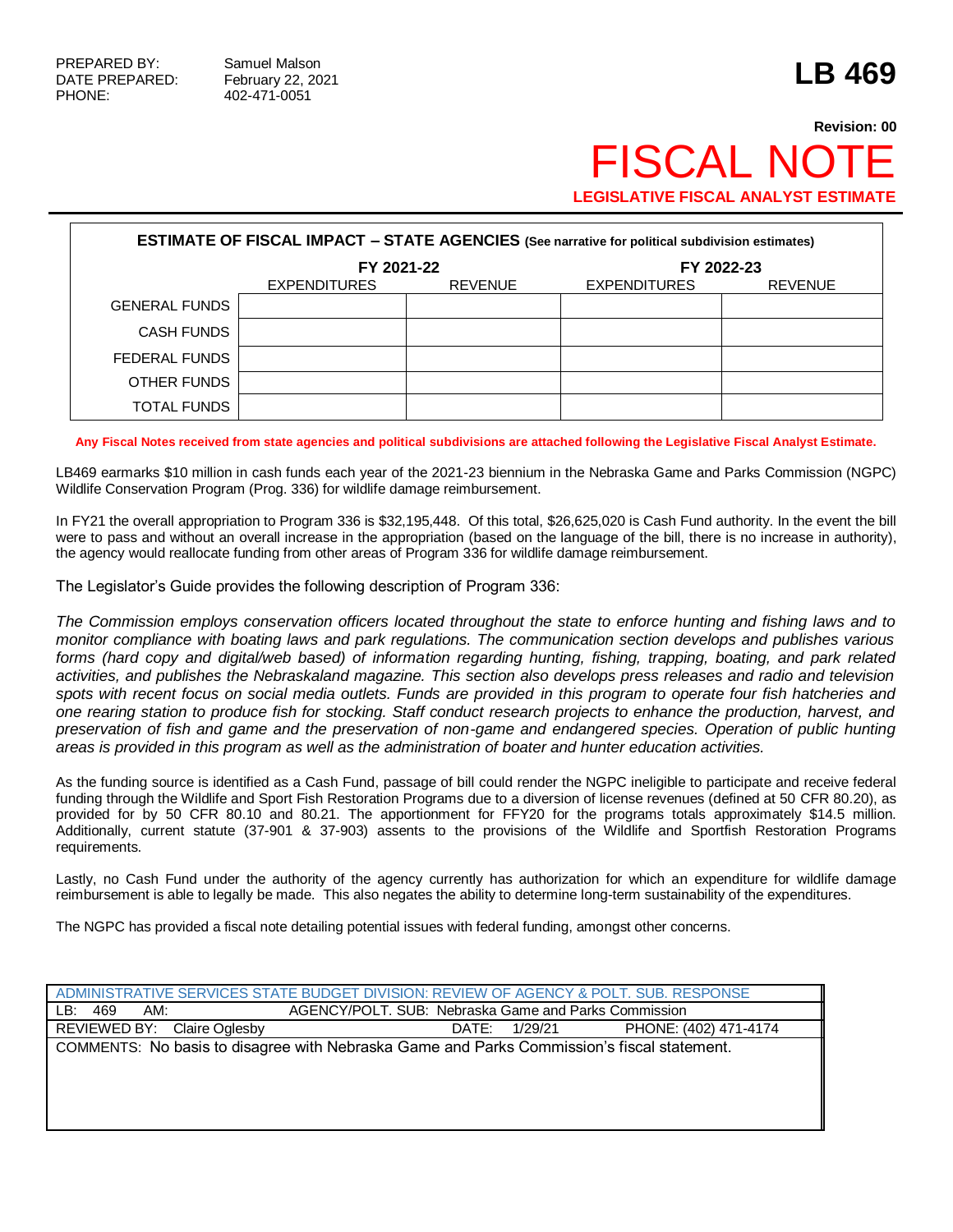**Please complete ALL (5) blanks in the first three lines. 2021**

| 469 appropriate \$10 million for wildlife damage<br>LB <sup>(1)</sup> | <b>FISCAL NOTE</b>  |                                    |                                                                   |                              |  |
|-----------------------------------------------------------------------|---------------------|------------------------------------|-------------------------------------------------------------------|------------------------------|--|
| State Agency OR Political Subdivision Name: (2)                       |                     | Nebraska Game and Parks Commission |                                                                   |                              |  |
| Prepared by: (3)                                                      | Patrick H. Cole     | Date Prepared: (4) 1/13/2021       | Phone: $(5)$                                                      | (402) 471-5523               |  |
|                                                                       |                     |                                    | <b>ESTIMATE PROVIDED BY STATE AGENCY OR POLITICAL SUBDIVISION</b> |                              |  |
|                                                                       |                     |                                    |                                                                   |                              |  |
|                                                                       | <b>EXPENDITURES</b> | FY 2021-22<br><b>REVENUE</b>       | <b>EXPENDITURES</b>                                               | FY 2022-23<br><b>REVENUE</b> |  |
| <b>GENERAL FUNDS</b>                                                  |                     |                                    |                                                                   |                              |  |
| <b>CASH FUNDS</b>                                                     | \$10,000,000        |                                    | \$10,000,000                                                      |                              |  |
| <b>FEDERAL FUNDS</b>                                                  |                     | (14,500,000)                       |                                                                   | (14,500,000)                 |  |
| <b>OTHER FUNDS</b>                                                    |                     |                                    |                                                                   |                              |  |
| <b>TOTAL FUNDS</b>                                                    | \$10,000,000        | (14,500,000)                       | \$10,000,000                                                      | (14,500,000)                 |  |

## **Explanation of Estimate:**

The proposed legislation would provide for \$10 million in appropriation for each year FY22 and FY23 for wildlife damage reimbursement. The funds would be distributed to applicants for reimbursement of damage caused by wildlife. Funds would be distributed on a pro rata basis each calendar year on February 1 (2022 and 2023).

No source of the cash funds is specified. None of the current Game and Parks Commission cash funds provide for reimbursement of wildlife damage. IF the Game cash fund is the intended funding source, the use of those funds to pay for crop losses would constitute a diversion of license revenues and would render the Commission ineligible from further participation in the Wildlife and Sport Fish Restoration (WSFR) Programs with the U.S. Fish and Wildlife Service. The WSFR programs have provided over \$345 million in federal dollars for fish and wildlife work in Nebraska since 1939.

The current apportionment for both programs for Federal Fiscal Year 2020 is just over \$14.5 million. This and future federal apportionments would not be available. Additionally the proposed use of Game Fund monies would be in direct conflict with Revised State Statutes 37-901 and 37-902 in which the State of Nebraska assents to the provisions of the WSFR programs. The proposed level of expenditure would not be sustainable within the Game Fund balance if any assemblance of ongoing work is expected.

| <b>BREAKDOWN BY MAJOR OBJECTS OF EXPENDITURE</b> |                            |           |                     |                     |  |
|--------------------------------------------------|----------------------------|-----------|---------------------|---------------------|--|
| <b>Personal Services:</b>                        |                            |           |                     |                     |  |
|                                                  | <b>NUMBER OF POSITIONS</b> |           | $2021 - 22$         | 2022-23             |  |
| <b>POSITION TITLE</b>                            | $21 - 22$                  | $22 - 23$ | <b>EXPENDITURES</b> | <b>EXPENDITURES</b> |  |
|                                                  |                            |           |                     |                     |  |
|                                                  |                            |           |                     |                     |  |
|                                                  |                            |           |                     |                     |  |
|                                                  |                            |           |                     |                     |  |
|                                                  |                            |           |                     |                     |  |
|                                                  |                            |           |                     |                     |  |
|                                                  |                            |           |                     |                     |  |
|                                                  |                            |           |                     |                     |  |
|                                                  |                            |           |                     |                     |  |
|                                                  |                            |           |                     |                     |  |